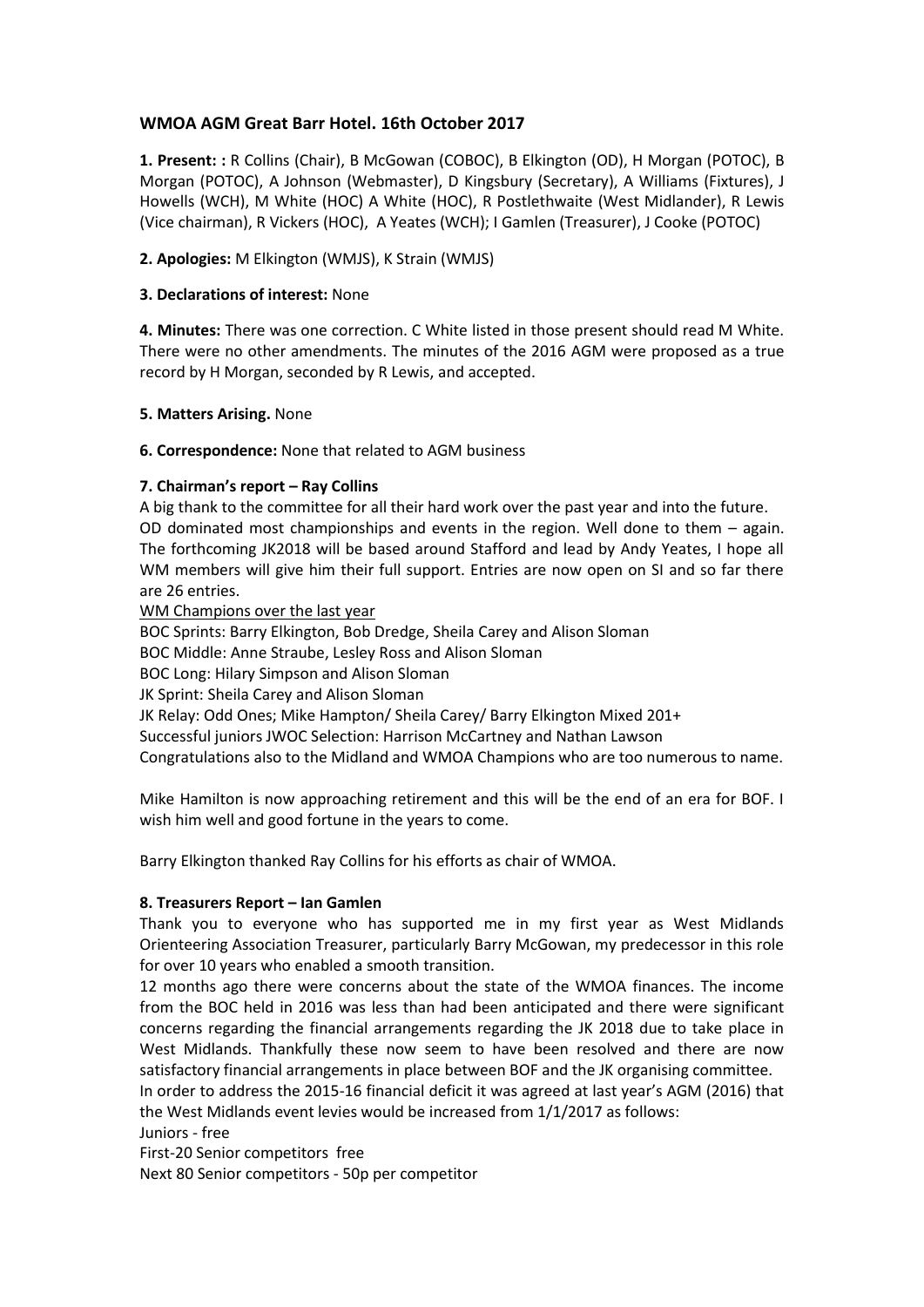All additional competitors are £1 per competitor

The increased event levies and a number of successful events such as SINS 2017 and the OD WOW event have helped to improve the overall WMOA financial position, resulting in a surplus of £1,466.23 at year end (31/8/2017) for the WMOA and a surplus of £1,428.52 for the WMJS.

For further details of the income and expenditure and the financial position at year ending 31/8/2017 please see attached statement. These accounts have been audited by Brian Laycock, a former HOC Treasurer who has confirmed that they are a true and accurate record.

I have updated the WMOA bank accounts so that we now have 2 separate internet based bank accounts for the WMOA and WMJS and I have delegated responsibility for managing the West Midlands Junior Squad finances to Mel Elkington our WMJS Rep. I am grateful to Mel for agreeing to take this on. I hope that these changes will make the WMOA/WMJS finances clearer to all concerned.

Going forward, given the healthier state of the WMOA finances and the anticipated income from the JK2018 I have suggested that we maintain the WM event levies at the current level for the next financial year.

H Morgan proposed a vote of thanks to Brian Laycock for auditing the accounts.

B McGowan asked if the budget prepared by him the previous year had been retained – it was confirmed that there had been no change. It was noted that income was close to that predicted. It is hoped that there would be a surplus in the coming year if the JK is the success that is hoped for. Andy Yeates clarified that any profit share would be a percentage rather than a fixed sum basis. It was confirmed that for JK finance there is a partnership agreement in place with BOF, who are underwriting the event.

The Compass Sport Cup Final will be hosted in 2018, but the latter half of the year, so a different financial year for WMOA.

Motion1: It is proposed that WMOA event levies for the forthcoming year remain unchanged.

Proposed by I Gamlen. Seconded by R Collins. Carried.

#### **9. Fixtures – Allan Williams**

The last 12 months have seen another full programme of events in the West Midlands. All the clubs have continued to provide events for the leagues and championships. Our Urban league is now firmly established and providing challenges in some areas new to orienteering. OD put on a very successful weekend of events in Warwickshire and Spring time in Shropshire attracted runners from across the country to HOC's and Wrekin's events. This shows that it is worthwhile putting on big events to attract people from outside the region. It can also help their success if they are added early to the national fixtures list and included in the UK league. Next year's JK is looking on track and should give us 4 days of challenging competition.

Due to personal circumstances I have taken a break from the role and I appreciate the help given by the committee and fixtures secretaries to support the meetings this Autumn. I hope to resume the role in the new year.

Ray Collins thanked A Williams for his work over the last year.

#### **JK Update – Andy Yeates**

There are regular meetings with Dan Riley representing BOF. The organising team are currently working on the detail getting everything in place. On the Saturday, WMJS will be organising an evening event and meal - the profits of this will pass to WMJS.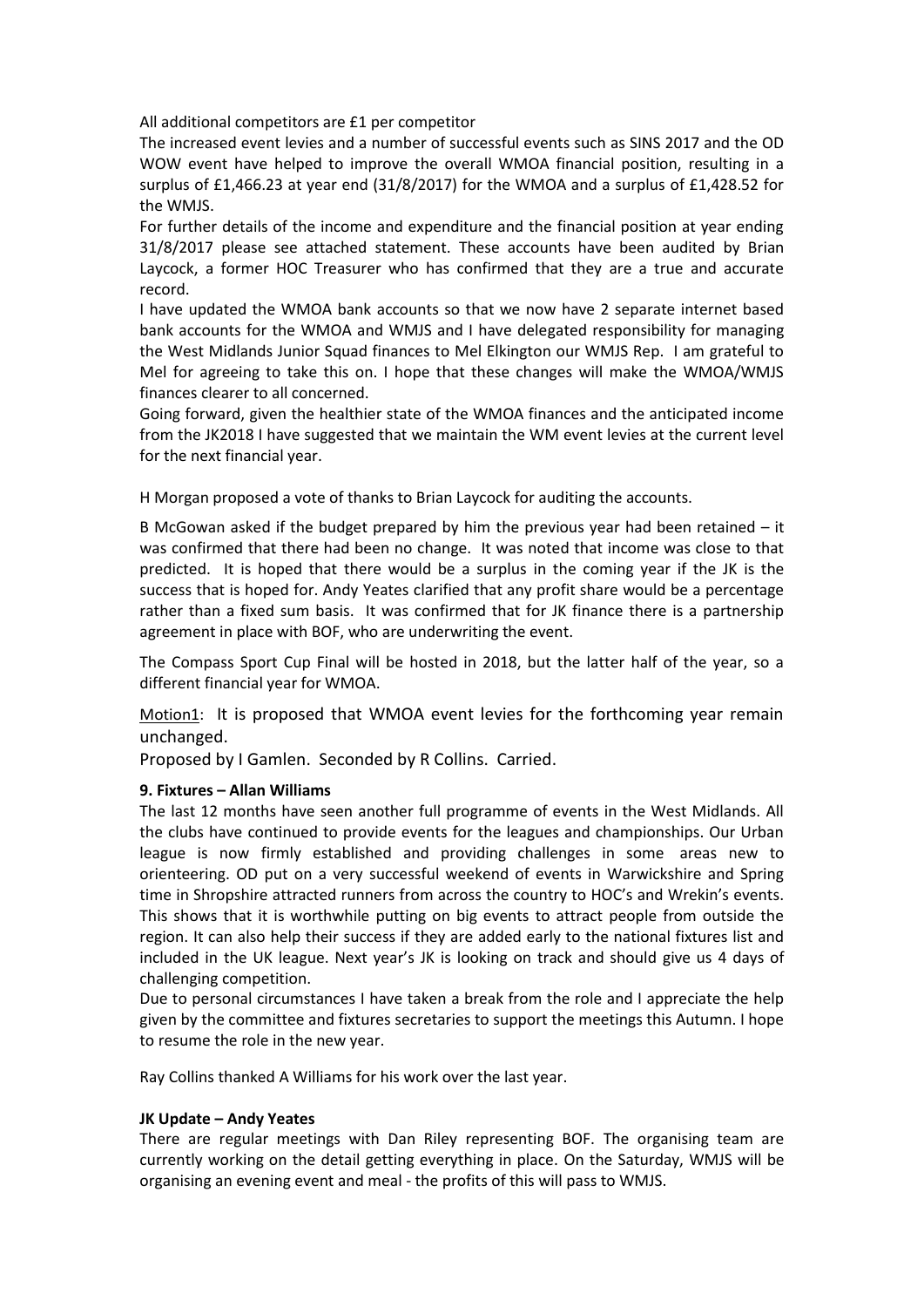The web site is up and running with 26 entries to date. An advert has been placed for the December edition of Compass Sport. Merchandising is being developed and Andy presented a first draft design for a top.

In response to questions it was confirmed that the reserve sprint area was Birmingham university. It was confirmed that permissions were in place for this venue and other areas.

The first closing date for the lowest prices is 17/12/17. It was noted that SI entries are being used and that perhaps they could be used to advertise the event directly to orienteers who have an account with SI entries.

### **SINS 2019 update – Marion White**

The Sunday event will also incorporate The Midland Championship and this will be held on Brown Clee. The Monday event will be middle distance on the Wrekin and the Saturday event is not yet decided.

## **10. West Midlands Junior Squad - June 2017 to September 2017 - written report from Mel Elkington & Kirsten Strain**

Saturday 3<sup>rd</sup> September 2016 saw the WMJS training on Hartshill Country Park with the East Midlands and South Central Juniors. Many thanks to all involved in land access/permissions, planning the coaching, etc.

On the weekend of the  $26<sup>th</sup>$  /27<sup>th</sup> September the Junior Inter Regional Championships took place in Aberdeen. The team flew up on the Saturday and back on the Sunday. Coaches were booked by the organiser for transporting the teams for the weekend.

The final team was as follows:

| M18                                                                  | (Brown)       | <b>Harrison McCartney</b>                                |  |  |  |
|----------------------------------------------------------------------|---------------|----------------------------------------------------------|--|--|--|
| M16                                                                  | (Blue)        | Alfie Bullus, Sam Leadley, Ewan Lloyd, Alex Mitchell     |  |  |  |
| M14                                                                  | (Light Green) | Felix Lunn, Oliver Lunn, Oliver Flippance, Alfie Spencer |  |  |  |
| W18                                                                  | (Blue)        | Heather Rogers, Heather Craig, Holly Hughes              |  |  |  |
| W16                                                                  | (Green)       | Ellie Bales, Megan Colclough                             |  |  |  |
| W14                                                                  | (Light Green) | Holly Craig, Pippa Smart, Holly Stodgell.                |  |  |  |
| Accompanying them were Kirsten Strain, Tracy Craig and Gareth Lloyd. |               |                                                          |  |  |  |
| We were delighted by the result as the team was $4th$ .              |               |                                                          |  |  |  |

In October, Felix Lunn (OD) and Ellie Bales (POTOC) made their orienteering debut for England at the Junior Home Internationals. Harrison McCartney was also selected.

Kirsten Strain & Iain Embrey attended the Junior Regional Orienteering Squads AGM on behalf of the West Midlands Junior Squad in Hathersage on the19th November.

The annual trip to Hawkshead took place on the  $2^{nd} / 3^{rd} / 4^{th}$  December 2017 for Ellie Bales, Alex Mitchell, Ollie Flippance Felix Lunn and Ollie Lunn. The M14 boys all had championship standard and as there were spaces were able to go. The coaches were Iain Embrey, Kirsten Strain, Mel Elkington, with extra help from Julie Emmerson & Peter Bray. This was yet again an outstanding weekend of training at TD5.

In January 12th of the squad trained on Birchen Edge, near Baslow). Coaching led by Kirsten and the EMOA & YHOA squads joined us. She was helped by parents and ex squad member Nathan Lawson.

The 18<sup>th</sup> February saw a return to Hartshill Hayes and six members of the squad trained with the East Mids Juniors. Kirsten was again assisted by parents. On the same weekend SHUOC held a training sprint weekend for over 16 year olds which Ellie Bales attended and had great fun as well as improving her sprint tactics.

On the  $11<sup>th</sup>$  March 11 members of the squad went to Burton Dassett to practice reading the contours there.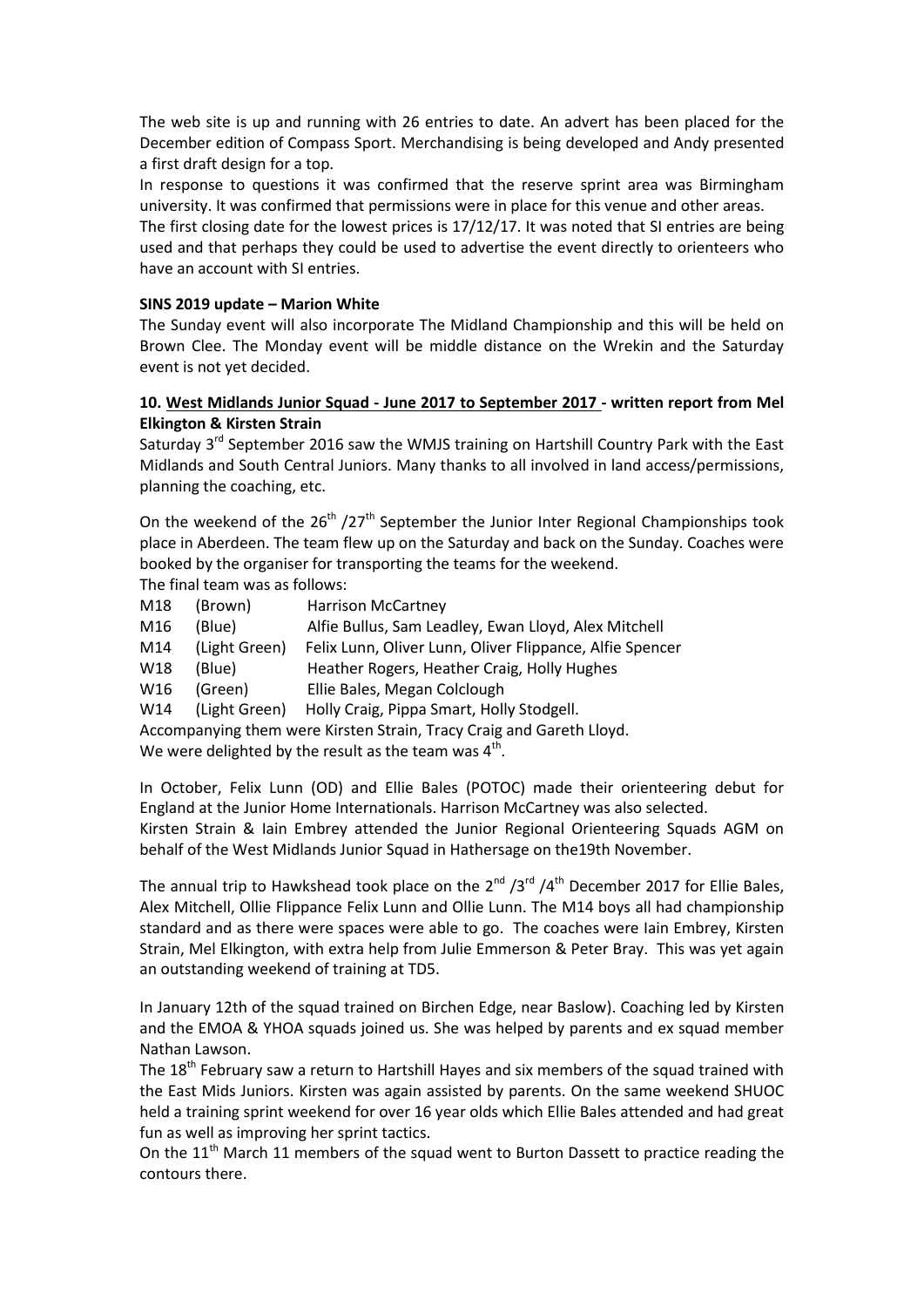The next session was held April 1st on the Lickey Hills. Ten members took part helped out by parents.

This year's Summer selections were: GBR selections Will Gardner, Nathan Lawson, Harrison McCartney Junior Regional Orienteering Squad Tours:- Stockholm – Ellie Bales Deeside – Felix Lunn, Oliver Lunn Congratulations to them all.

Fundraising has been organised by Tracy Craig. Thank you to all who supplied cakes, helped with the stall and those who bought them. Other fundraising has gone well with £81.91 from Easyfundraising.

Please support the squad by using Easyfundraising if you can.

We have also opened our own Bank Account which has made life for us far easier. Thank you to everyone who supports the squad in all sorts of ways.

Mel, Kirsten and all those who help to run the WMJS were thanked for their hard work.

#### ACTION

#### R Postlethwaite to include details about Easyfundraising in the West Midlander

| <b>Position</b> | <b>Nomination</b>    | Proposed           | Seconded        |
|-----------------|----------------------|--------------------|-----------------|
| Chair           | <b>Ray Collins</b>   | <b>B</b> Elkington | R Vickers       |
| Vice Chair      | <b>Richard Lewis</b> | A Johnson          | A Williams      |
| Secretary       | Delia Kingsbury      | <b>B</b> Morgan    | I Gamlen        |
| Treasurer       | Ian Gamlen           | H Morgan           | R Postlethwaite |
| Magazine Editor | Rod Postlethwaite    | R Collins          | M White         |
| <b>Fixtures</b> | Allan Williams       | D Kingsbury        | A White         |

#### **11. Election of Officers**

The above were duly elected 'en bloc' .

#### **12. Updates to constitution**

Motion 2: WMOA committee recommends that the following clauses are adopted into its constitution

- The West Midlands Orienteering Association agrees to adopt the up to date British Orienteering Policies, Procedures, Rules and Regulations as published on the British Orienteering website.
- All individuals involved in orienteering through The West Midlands Orienteering Association, in any capacity, are deemed to have assented to and abide by and adhere to the British Orienteering Policies, Procedures, Rules and Regulations as published on the British Orienteering website.
- Both the West Midlands Orienteering Association and its members agree to abide by the final outcome of any disciplinary and appeal proceedings.

Proposed by R Collins. Seconded by A White. Carried.

Motion 3: WMOA committee recommends that further amendments to update the constitution are accepted. These include:

- Amending references from BOF to British Orienteering
- Clarifying senior and junior ages
- Updating reference to payments to allow for internet banking
- Updating the reference to WMOA levy (final paragraph)